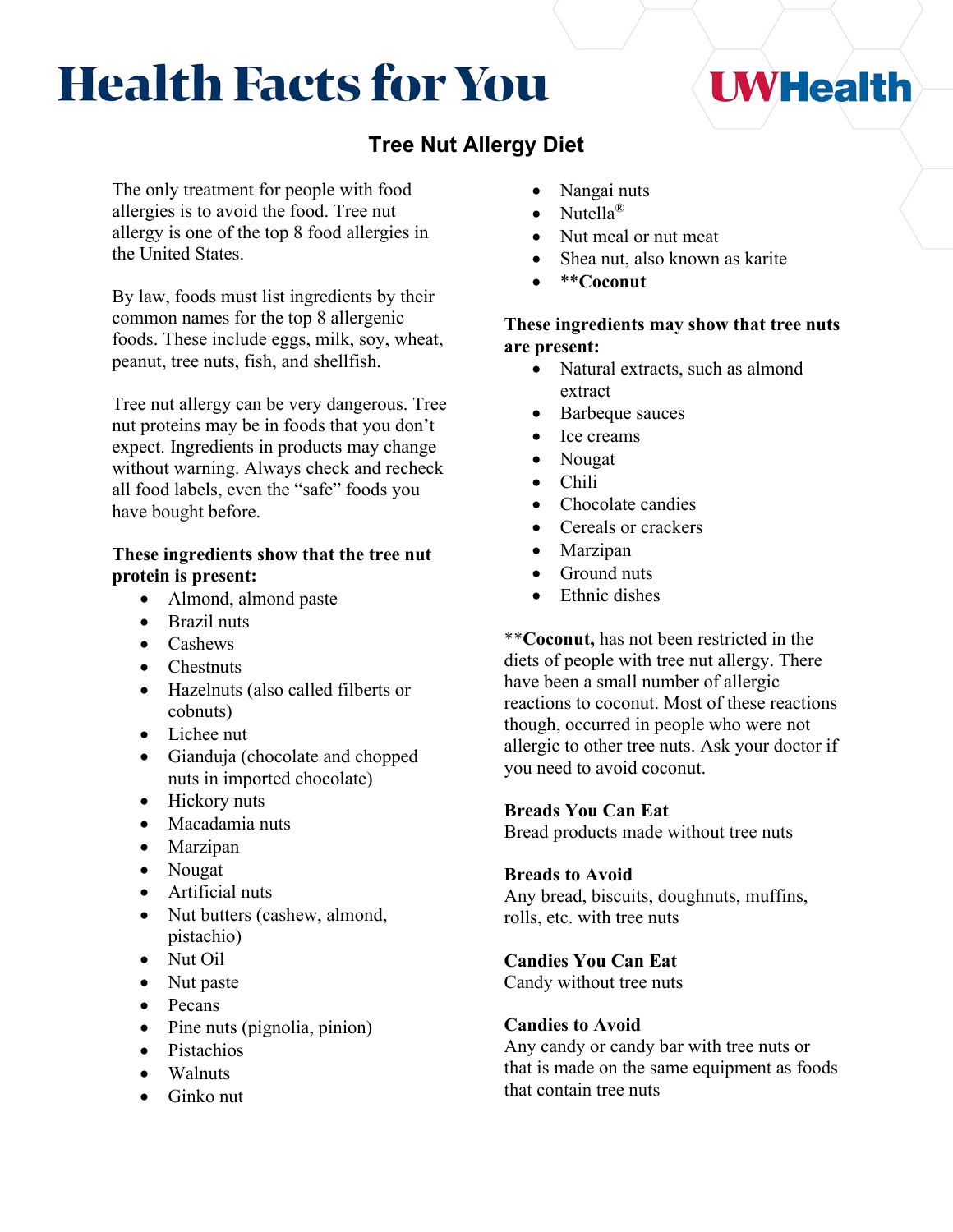**Desserts You Can Eat** Desserts made without tree nuts

**Desserts to Avoid** Any dessert made with tree nuts or nut products (read labels on store-bought products)

# **Fats and Oils You Can Eat**

All fats and oils where there is not a risk of cross contamination or presence of tree nut protein

#### **Fats and Oils to Avoid**

Oils or fats that may be cross contaminated with tree nuts or reused

**Fruits You Can Eat** All fruit

#### **Fruits to Avoid**

- Fruit cake with tree nuts or salads that may contain tree nuts (such as Waldorf salad)
- Dried fruit with nuts

# **Meat/Substitutes You Can Eat**

All meats, soy nut butter

#### **Meat/Substitutes to Avoid**

- Chinese, Thai foods and other Asian foods prepared with nuts
- Tree nut butters like almond or cashew butter, egg rolls
- Marinated or breaded meats with tree nuts, mandelonas, and tree nuts

### **Milk, Cheese and Dairy You Can Eat**

All milk, cheese and eggs and yogurts (see items to avoid below)

#### **Milk, Cheese, and Dairy to Avoid**

Flavored yogurts that contain granola

**Potatoes, Rice and Pasta You Can Eat** Potatoes, rice, noodles, macaroni and pasta not prepared with tree nuts

#### **Potatoes, Rice, and Pasta to Avoid**

Asian noodles cooked with tree nuts

**Seasonings You Can Eat** All spices and herbs

**Seasonings to Avoid** Marinades that contain tree nuts

**Soups You Can Eat** Soups without nuts or nut butters

# **Soups to Avoid**

Soups prepared with tree nuts or tree nut butters, such as almond butter or almond paste

**Sweets You Can Eat** All sugars, honey, jam, jelly and syrups

**Sweets to Avoid** Frostings made with tree nuts

# **Vegetables You Can Eat**

Vegetables prepared without tree nuts

#### **Vegetables to Avoid**

Asian vegetables cooked with tree nuts

#### **Cautions and Tips**

Avoid all foods that are made on equipment shared with other nuts. Avoid foods made in the same place where food products with tree nuts are made. There is a risk of cross contamination.

Although an allergy to tree nuts is common, some people are very sensitive. Carry all medicines, such as the Epi-pen, when you travel or are away from home.